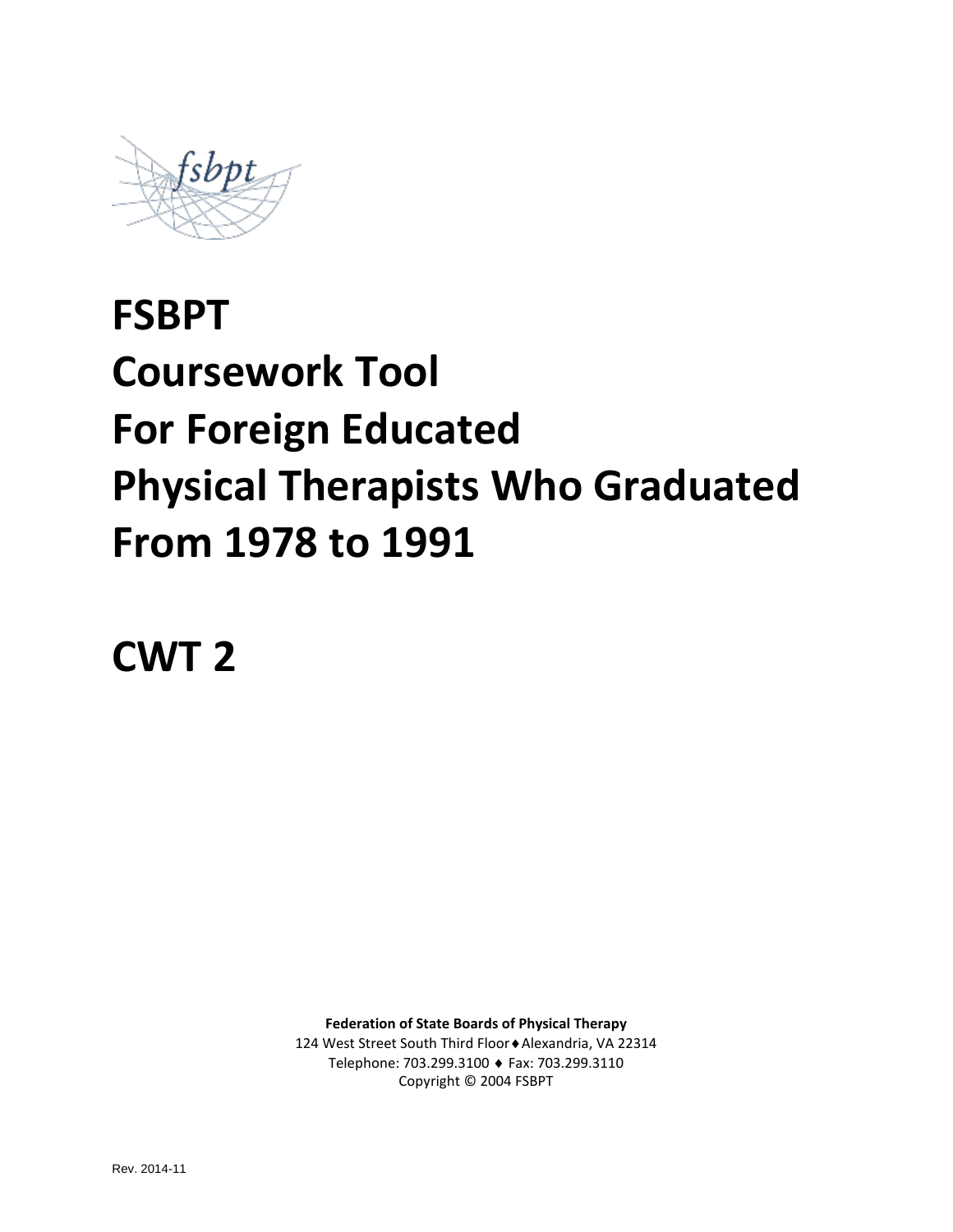# **COURSEWORK TOOL 2 TABLE OF CONTENTS**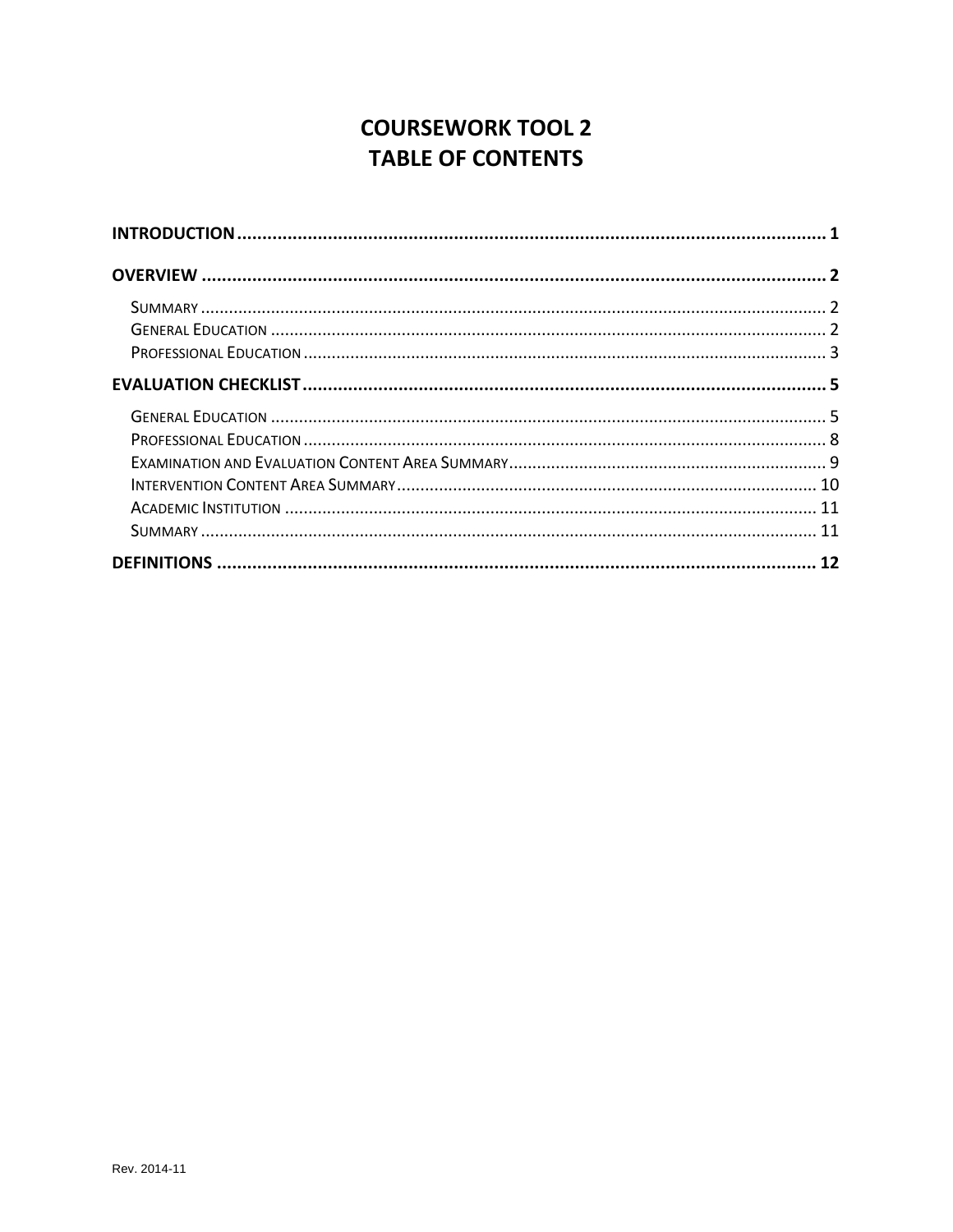# **INTRODUCTION**

<span id="page-2-0"></span>The Coursework Tools for Foreign Educated Physical Therapists (CWT) were developed by the Federation of State Boards of Physical Therapy (FSBPT) in response to the needs of its member jurisdictions for a standardized method to evaluate the educational equivalence of foreign educated physical therapists. Each CWT reflects the minimum general and professional educational requirements for substantial equivalence at the time of graduation with respect to a US first professional degree in physical therapy. Adoption of the tools would allow the same mobility of foreign educated physical therapists as that afforded to US educated graduates. Coursework Tools should not be interpreted as the sole determinant of an individual's educational preparation or competence to practice. CWT 2 is based upon the 1978 American Physical Therapy Association Standards for Accreditation.

The CWT that reflects current standards may be used to determine qualifications for prescreening certification for the United States Citizenship and Immigration Services (USCIS). They are also designed to be used by credentialing organizations and education programs. In addition, the CWTs may be used as a self-evaluation method to guide foreign educated physical therapists in comparing their education to US standards.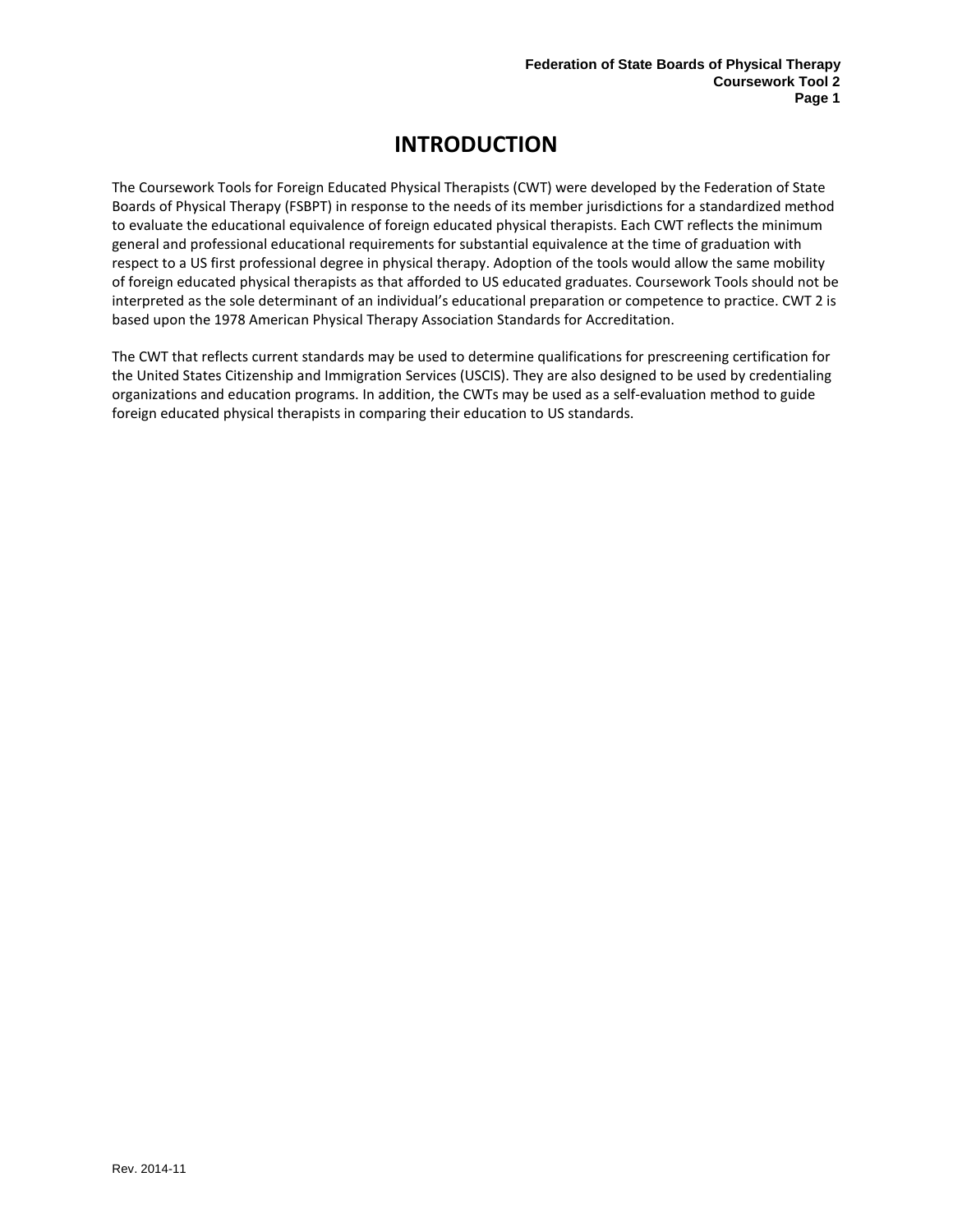# **OVERVIEW**

## **Summary**

<span id="page-3-1"></span><span id="page-3-0"></span>The applicant must meet the requirement of not less than 120 semester credit hours. The general credits and professional credit minimums do not meet the minimal requirement of a B.S. degree, thus electives could be included to meet the minimum of 120 credits hour and the baccalaureate degree. The minimum coursework requirements, in and of themselves, do not necessarily satisfy the requirements of the baccalaureate degree. The applicant must have completed sufficient credit to satisfy the requirement for a baccalaureate degree and content in physical therapy curriculum. The applicant must also meet any jurisdiction-specific requirements.

## **General Education**

<span id="page-3-2"></span>General education in the areas of humanities, physical science, biological science, social science, behavioral science, and mathematics, must be identifed. A minimum of a one semester course must be successfully completed in each area of general education unless otherwise noted.

**Note**: Some jurisdictions may require specific number of semester credits. The applicant must meet the specific requirements in the jurisdiction where they are seeking licensure.

| 1. |    | <b>Humanities</b>                                   |            |
|----|----|-----------------------------------------------------|------------|
|    | a. | English                                             | e. Literat |
|    | b. | <b>English composition</b>                          | f. Art     |
|    |    | c. Speech or oral communication                     | g. Music   |
|    |    | d. Foreign language (other than native<br>language) |            |
| 2. |    | <b>Physical Science</b>                             |            |
|    | a. | Chemistry with laboratory (recommended)             |            |
|    | b. | Physics with laboratory (recommended)               |            |
|    |    | c. Geology                                          |            |
|    | d. | Astronomy                                           |            |
| З. |    | <b>Biological Science</b>                           |            |
|    |    | a. Biology                                          | e. Kinesi  |
|    |    | b. Anatomy (recommended)                            | f. Neuros  |
|    |    | c. Physiology (recommended)                         | g. Geneti  |
|    |    | d. Zoology                                          |            |
|    |    | 4. Social Science                                   |            |
|    |    | a. History                                          | d. Econo   |
|    |    | b. Geography                                        | e. Politic |
|    |    | c. Sociology                                        | f. Religio |
| 5. |    | <b>Behavioral Science</b>                           |            |

- a. Psychology (recommended) example a c. Philosophy
- b. Anthropology and the control of the control of the control of the control of the control of the control of the control of the control of the control of the control of the control of the control of the control of the con
- Kinesiology
- Neuroscience

Literature

**Genetics** 

**Economics** 

- Political science
- Religion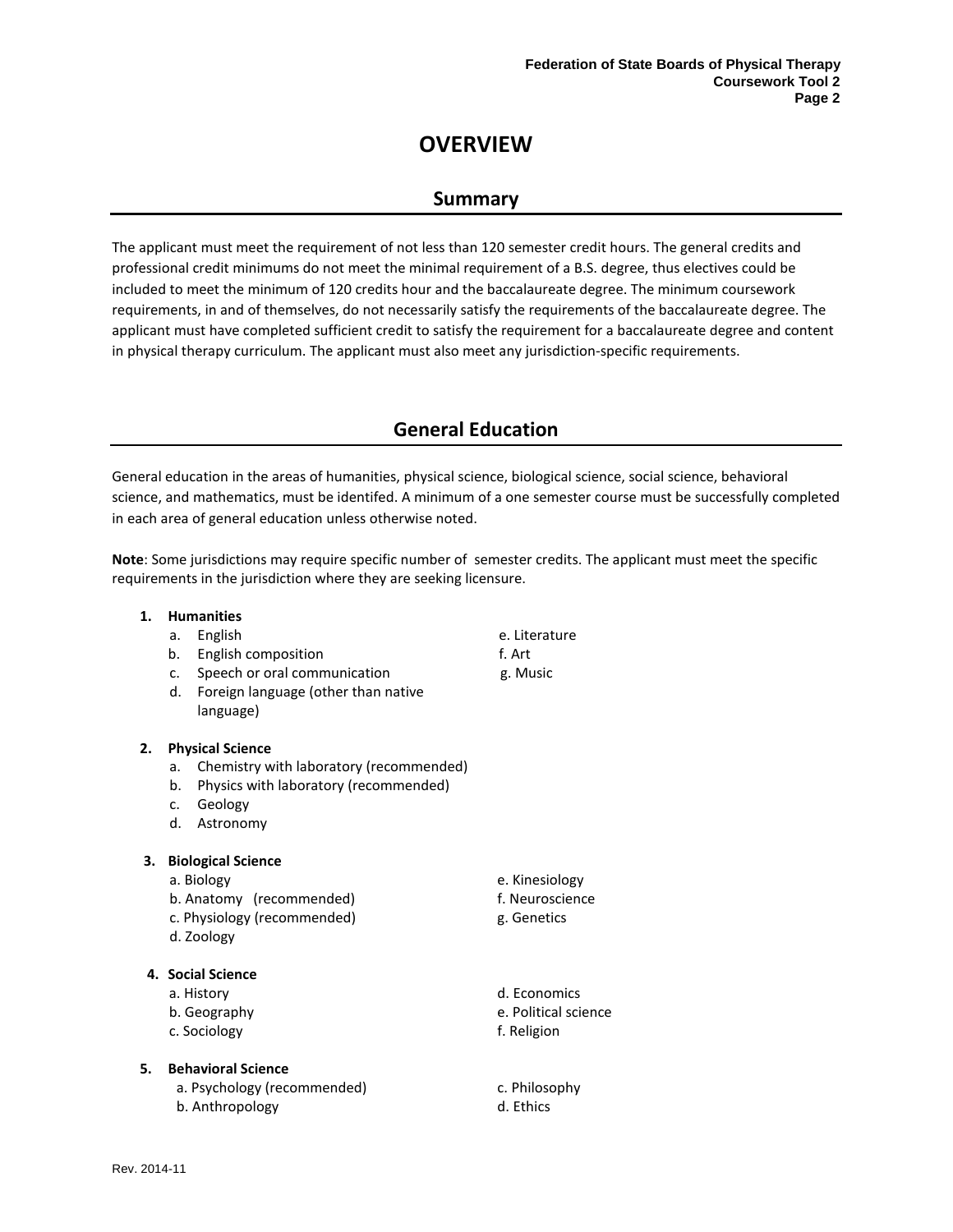#### **6. Mathematics** (Not Required)

- 
- 
- c. Calculus
- a. Statistics d. Geometry
- b. Algebra e. Trigonometry

## **Professional Education**

<span id="page-4-0"></span>Sixty semester credits shall be the minimum required in professional education, reflecting no less than two years of study.

#### **1. Basic Health Science**

Content is required in each topic listed (a through e) under basic health sciences**.**

- a. Human anatomy (specific to physical therapy)
- b. Human physiology (specific to physical therapy)
- c. Neurosciences (neuroanatomy or neurophysiology)
- d. Kinesiology or functional anatomy
- e. Pathology

#### **2. Medical and Clinical Science**

To prepare a competent physical therapist practitioner, the education must incorporate the essential elements of Examination and Intervention. Therefore, educational coursework must contain all of the following:

- a. Clinical medicine pertinent to physical therapy. This must include but not be limited to:
	- 1. Neurology
	- 2. Orthopedics
	- 3. Cardiopulmonary

b. Physical therapist coursework must include but not be limited to:

- 1.Integumentary
- a. Examination
- b. Evaluation
- 2. Musculoskeletal System
- a. Examination
- b. Evaluation
- 3.Neuromuscular System
- a. Examination
- b. Evaluation
- 4. Cardiopulmonary
- a. Examination
- b. Evaluation
- c. Physical therapist coursework must include but is not limited to:
	- 1. Integumentary Interventions
	- 2. Musculoskeletal Interventions
	- 3. Neuromuscular Interventions
	- 4. Cardiopulmonary Interventions
	- 5. Physical Agents/Electrotherapy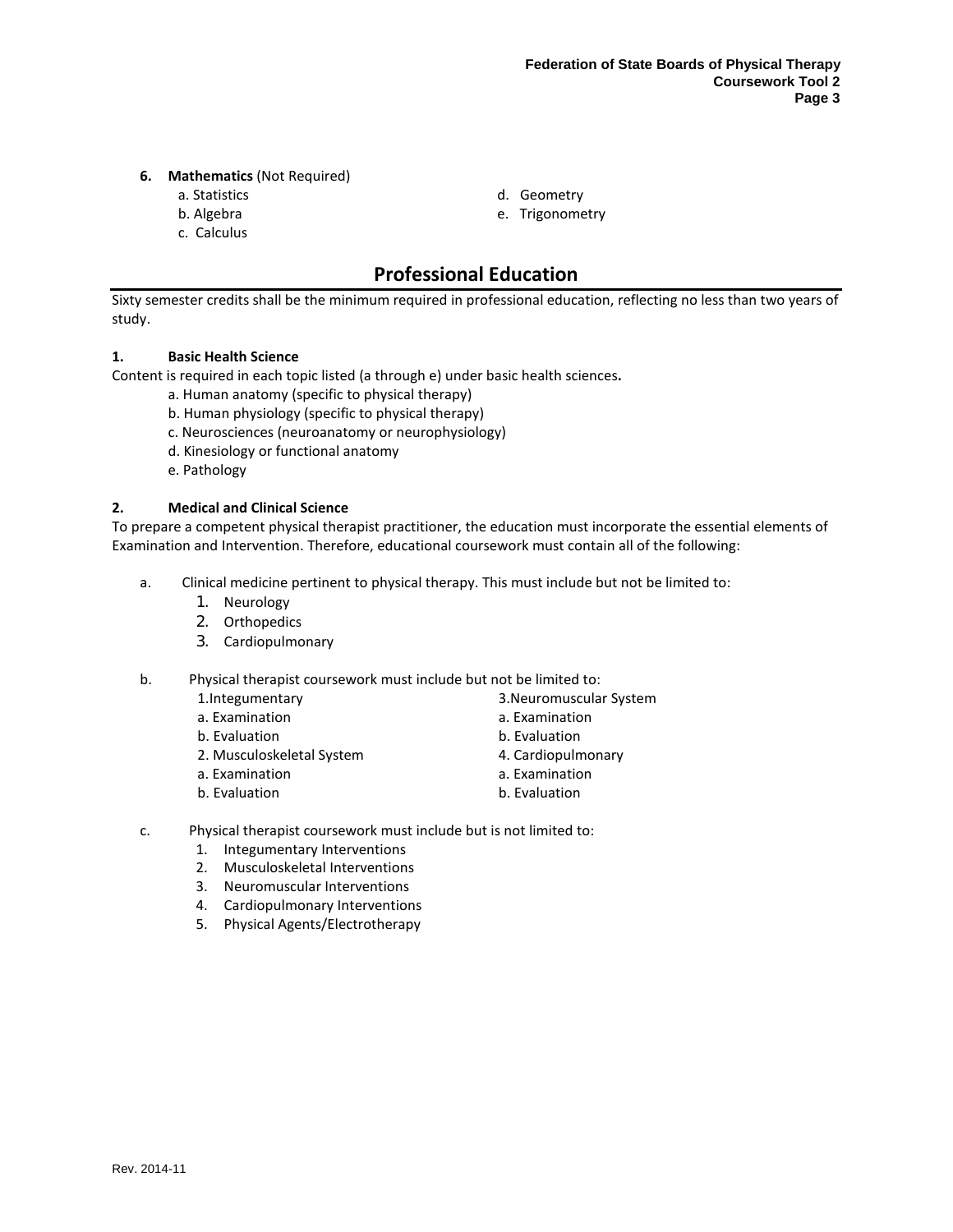#### **3. Clinical Education**

Clinical education must include physical therapist-supervised application of physical therapy. The applicant must have a minimum of 600 hours total, which are completed in multiple sites and supervised by a physical therapist. The maximum number of full-time clinical education credits is 20.

#### **4. Related Professional Coursework**

- a. Professional Behaviors f. Medical Terminology
	-
- b. Administration example as g. Communication (related to client/patient care)
- -
- c. Community Health h. Legal and ethical aspects of physical therapy practice
- d. Research i. Psychosocial aspects in physical therapy practice
- e. Educational Techniques
-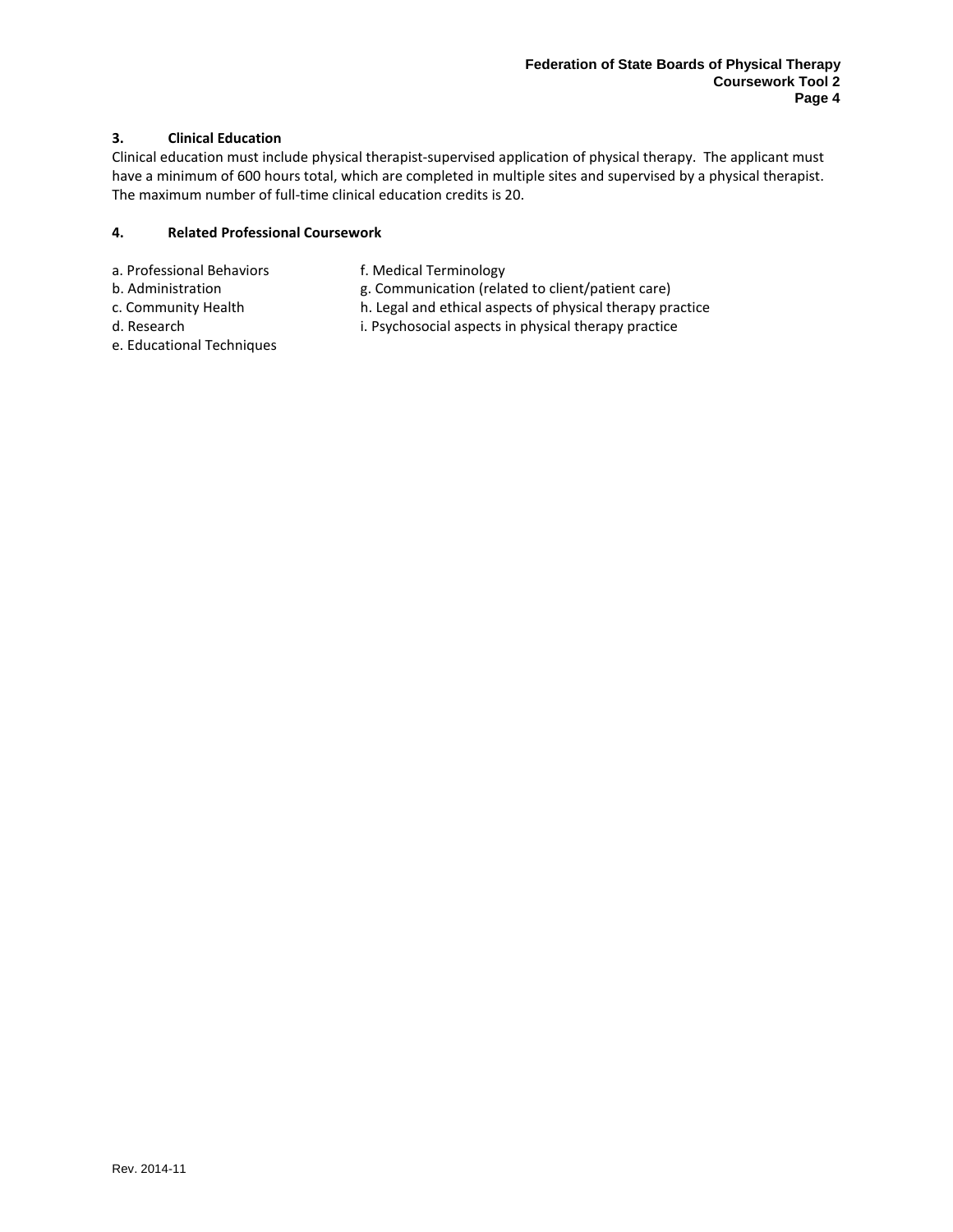# **EVALUATION CHECKLIST**

<span id="page-6-0"></span>

| Name:                                                          | Date:    |  |  |
|----------------------------------------------------------------|----------|--|--|
|                                                                |          |  |  |
| School:                                                        | Country: |  |  |
|                                                                |          |  |  |
| Degree:                                                        |          |  |  |
|                                                                |          |  |  |
| Reviewing Organization:                                        |          |  |  |
|                                                                |          |  |  |
| Reviewer(s):                                                   |          |  |  |
|                                                                |          |  |  |
| Signature of Issuing Organization's Authorized Representative: |          |  |  |
|                                                                |          |  |  |
|                                                                |          |  |  |
| Print Name and Title:                                          |          |  |  |

**Note for Reviewing Organizations**: Please affix official organization seal to each page of the Evaluation Checklist for authentication purposes.

# **General Education**

<span id="page-6-1"></span>

| Α.<br><b>HUMANITIES:</b><br>One course minimum         | <b>CREDIT HOURS</b> | <b>TRANSCRIPT REFERENCE</b> |
|--------------------------------------------------------|---------------------|-----------------------------|
| English*<br>1.                                         |                     |                             |
| 2. English Composition*                                |                     |                             |
| Speech or Oral Communication<br>3.                     |                     |                             |
| Foreign Language (other than native<br>4.<br>language) |                     |                             |
| 5.<br>Literature                                       |                     |                             |
| 6. Art                                                 |                     |                             |
| 7.<br>Music                                            |                     |                             |
| 8.<br>Native Language                                  |                     |                             |
| 9.                                                     |                     |                             |

\*For rows 1 & 2, if no credit in English or English composition is provided, the licensing jurisdiction should require the applicant to demonstrate English proficiency.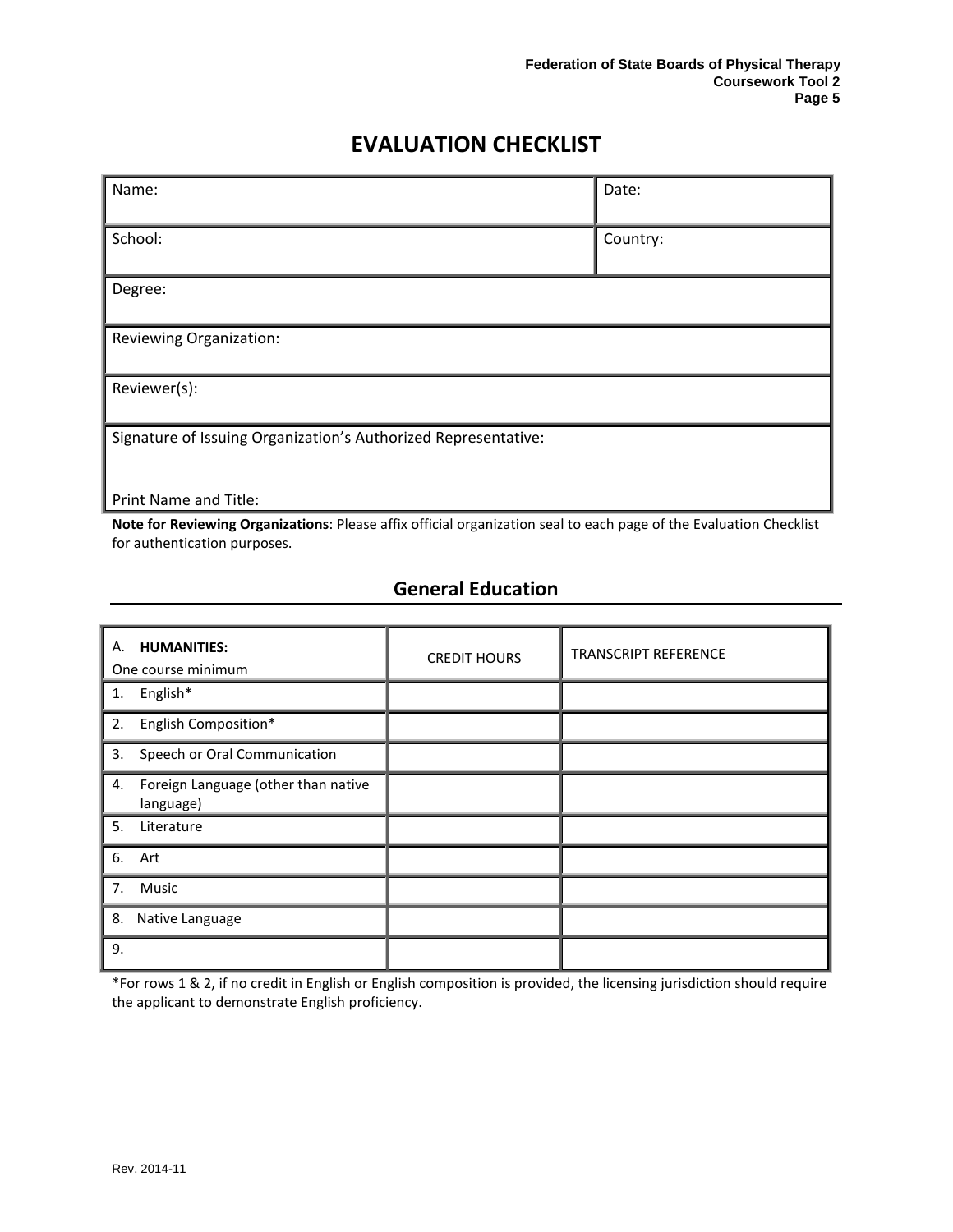| В.<br><b>PHYSICAL SCIENCE:</b><br>One course minimum | <b>CREDIT HOURS</b> | <b>TRANSCRIPT REFERENCE</b> |
|------------------------------------------------------|---------------------|-----------------------------|
| 1. Chemistry with laboratory (Course<br>*۱۱          |                     |                             |
| 2.<br>Physics with laboratory<br>(Course I)*         |                     |                             |
| 3.<br>Geology                                        |                     |                             |
| 4.<br>Astronomy                                      |                     |                             |
| 5.                                                   |                     |                             |
| 6.                                                   |                     |                             |

**\***Recommended

| C. BIOLOGICAL SCIENCE:<br>One course minimum | <b>CREDIT HOURS</b> | <b>TRANSCRIPT REFERENCE</b> |
|----------------------------------------------|---------------------|-----------------------------|
| 1. Biology                                   |                     |                             |
| 2. Anatomy*                                  |                     |                             |
| 3. Physiology*                               |                     |                             |
| 4. Zoology                                   |                     |                             |
| 5. Kinesiology                               |                     |                             |
| 6. Neuroscience                              |                     |                             |
| 7. Genetics                                  |                     |                             |
| 8.                                           |                     |                             |
| 9.                                           |                     |                             |

\* Could be completed as Professional Education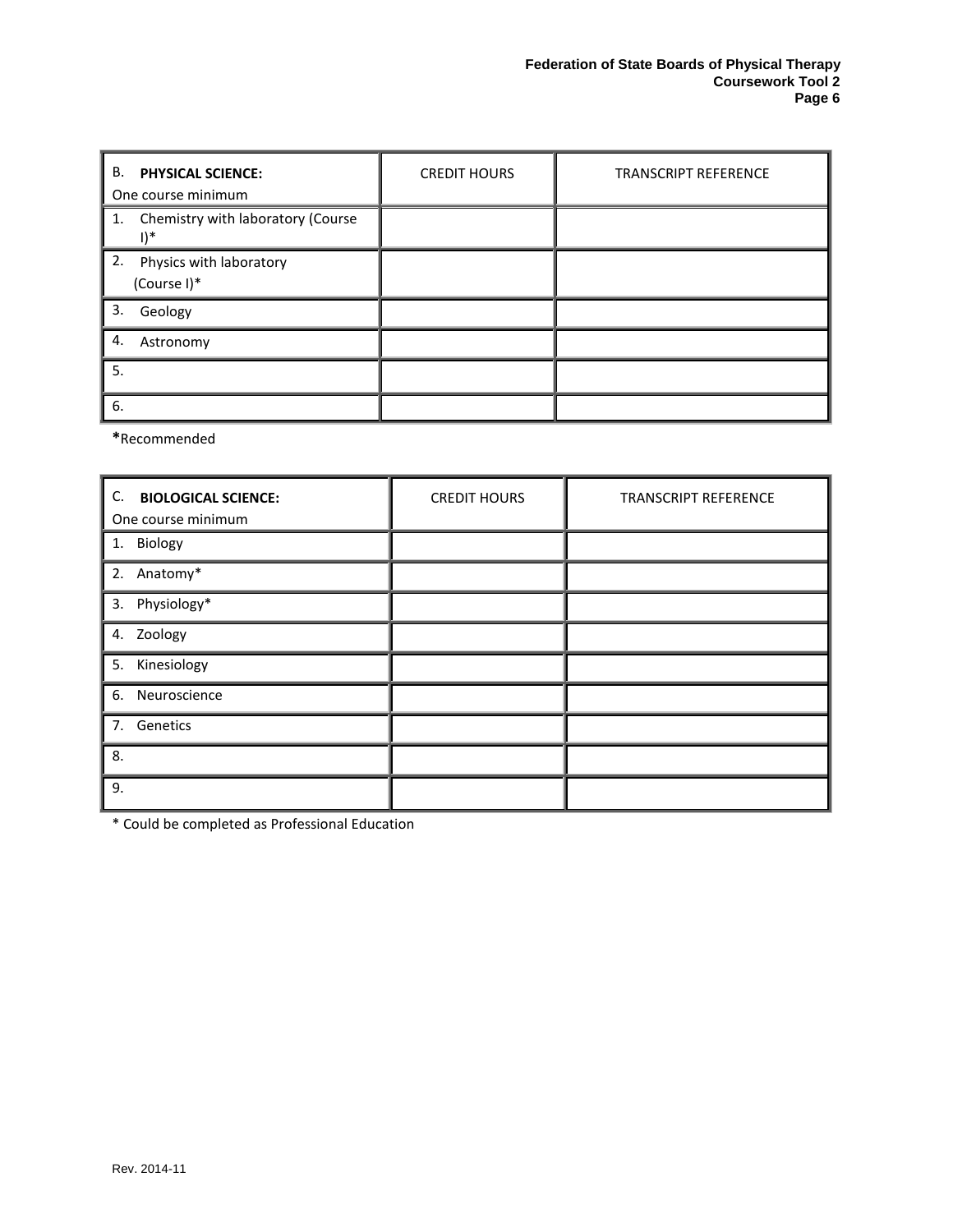| <b>SOCIAL SCIENCE:</b><br>D.<br>One course minimum | <b>CREDIT HOURS</b> | <b>TRANSCRIPT REFERENCE</b> |
|----------------------------------------------------|---------------------|-----------------------------|
| 1. History                                         |                     |                             |
| 2. Geography                                       |                     |                             |
| 3. Sociology                                       |                     |                             |
| 4. Economics                                       |                     |                             |
| 5. Religion                                        |                     |                             |
| 6. Political Science                               |                     |                             |

| E. BEHAVIORAL SCIENCE:<br>One course minimum | <b>CREDIT HOURS</b> | <b>TRANSCRIPT REFERENCE</b> |
|----------------------------------------------|---------------------|-----------------------------|
| 1. Psychology*                               |                     |                             |
| 2. Anthropology                              |                     |                             |
| 3. Philosophy                                |                     |                             |
| 4. Ethics                                    |                     |                             |
| 5.                                           |                     |                             |
| 6.                                           |                     |                             |

\* Could be completed as Professional Education

| F. MATHEMATICS:<br>Not Required | <b>CREDIT HOURS</b> | <b>TRANSCRIPT REFERENCE</b> |
|---------------------------------|---------------------|-----------------------------|
| Statistics<br>1.                |                     |                             |
| 2. Algebra                      |                     |                             |
| 3. Pre-Calculus                 |                     |                             |
| 4. Calculus                     |                     |                             |
| 5. Trigonometry                 |                     |                             |
| 6. Geometry                     |                     |                             |

**SUB-TOTAL GENERAL EDUCATION CREDITS: \_\_\_\_\_\_\_\_\_\_\_\_\_\_\_\_\_\_**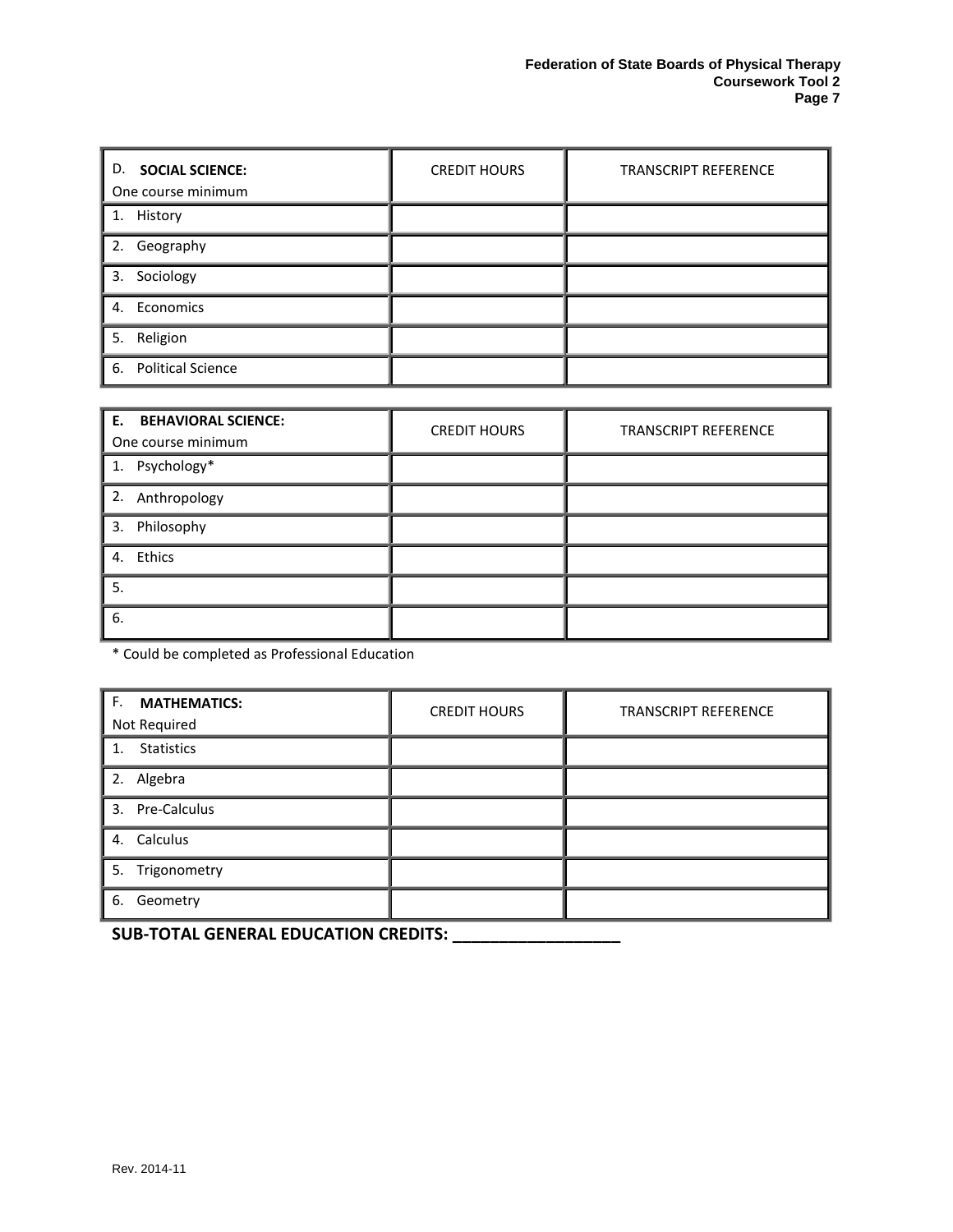# **Professional Education**

A minimum of 60 semester credits is required in this area.

<span id="page-9-0"></span>

| A. BASIC HEALTH SCIENCE:<br>Must include but not limited<br>to areas $1 - 5$ . | <b>CREDIT</b><br><b>HOURS</b> | <b>TRANSCRIPT</b><br><b>REFERENCE</b> | <b>COMMENTS</b> |
|--------------------------------------------------------------------------------|-------------------------------|---------------------------------------|-----------------|
| 1. Human Anatomy (Specific<br>to Physical Therapy)                             |                               |                                       |                 |
| 2. Human Physiology (Specific<br>to physical pherapy)                          |                               |                                       |                 |
| 3. Neuroscience<br>(Neuroanatomy or<br>Neurophysiology)                        |                               |                                       |                 |
| 4. Kinesiology or Functional<br>Anatomy                                        |                               |                                       |                 |
| 5. Pathology                                                                   |                               |                                       |                 |

| <b>MEDICAL SCIENCE:</b><br><b>B.</b><br><b>Clinical medicine pertinent to</b><br>physical therapy.<br>Must include but not limited<br>to $1 - 3$ . | <b>CREDIT</b><br><b>HOURS</b> | <b>TRANSCRIPT</b><br><b>REFERENCE</b> | <b>COMMENTS</b> |
|----------------------------------------------------------------------------------------------------------------------------------------------------|-------------------------------|---------------------------------------|-----------------|
| 1. Neurology                                                                                                                                       |                               |                                       |                 |
| 2. Orthopedics                                                                                                                                     |                               |                                       |                 |
| 3. Cardiopulmonary                                                                                                                                 |                               |                                       |                 |
| 4.                                                                                                                                                 |                               |                                       |                 |

| C.<br><b>CLINICAL SCIENCE:</b><br><b>Examination &amp; Evaluation</b><br>(Tests & Measures)<br>Must include but not limited to 1a<br>$-4b.$ | <b>CREDIT</b><br><b>HOURS</b> | <b>TRANSCRIPT REFERENCE</b> | <b>COMMENTS</b> |
|---------------------------------------------------------------------------------------------------------------------------------------------|-------------------------------|-----------------------------|-----------------|
| 1. Integumentary System                                                                                                                     |                               |                             |                 |
| a. Examination                                                                                                                              |                               |                             |                 |
| b. Evaluation                                                                                                                               |                               |                             |                 |
| 2. Musculoskeletal System                                                                                                                   |                               |                             |                 |
| a. Examination                                                                                                                              |                               |                             |                 |
| b. Evaluation                                                                                                                               |                               |                             |                 |
| 3. Neuromuscular System                                                                                                                     |                               |                             |                 |
| a. Examination                                                                                                                              |                               |                             |                 |
| b. Evaluation                                                                                                                               |                               |                             |                 |
| 4. Cardiopulmonary System                                                                                                                   |                               |                             |                 |
| a. Examination                                                                                                                              |                               |                             |                 |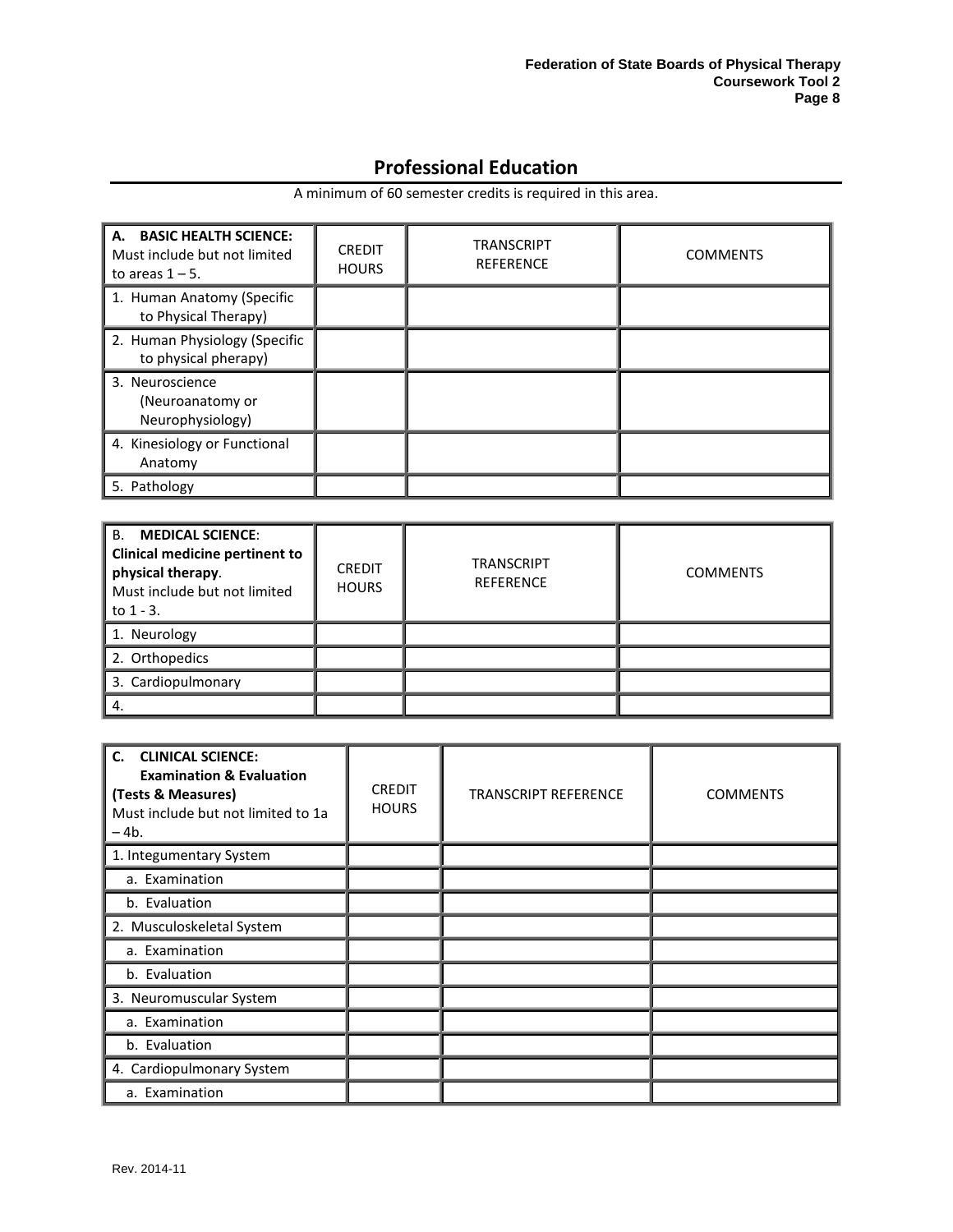#### **Federation of State Boards of Physical Therapy Coursework Tool 2 Page 9**

| ՝<br>. |  |  |
|--------|--|--|
| ، پ    |  |  |

**Note**: Within the credit hours assigned in Clinical Science: Examination and Evaluation above, indicate on the examination and evaluation content area summary below, content for which you found evidence for items 1 - 10.

## Examination and Evaluation Content Area Summary

<span id="page-10-0"></span>

| Must include, but not limited to the following:                                                                         | Present = $\sqrt{ }$<br>Absent = $\emptyset$ | <b>Transcript Reference</b> |
|-------------------------------------------------------------------------------------------------------------------------|----------------------------------------------|-----------------------------|
| 1. Anthropometric characteristics                                                                                       |                                              |                             |
| 2. Assistive and adaptive devices                                                                                       |                                              |                             |
| 3. Environmental, home, and work barriers                                                                               |                                              |                             |
| 4. Gait, assisted locomotion, and balance                                                                               |                                              |                             |
| 5. Muscle performance (including strength, power, and<br>endurance)                                                     |                                              |                             |
| 6. Orthotic, protective, and supportive devices                                                                         |                                              |                             |
| 7. Pain                                                                                                                 |                                              |                             |
| 8. Prosthetic requirements                                                                                              |                                              |                             |
| 9. Range of motion                                                                                                      |                                              |                             |
| 10. Self-care and home management (including activities of daily<br>living and instrumental activities of daily living) |                                              |                             |

| <b>CLINICAL SCIENCE:</b><br>D.<br><b>Interventions</b><br>Must include but not limited to $1 -$<br>5. | <b>CREDIT</b><br><b>HOURS</b> | <b>TRANSCRIPT</b><br><b>REFERENCE</b> | <b>COMMENTS</b> |
|-------------------------------------------------------------------------------------------------------|-------------------------------|---------------------------------------|-----------------|
| 1. Integumentary Interventions                                                                        |                               |                                       |                 |
| 2. Musculoskeletal Interventions                                                                      |                               |                                       |                 |
| 3. Neuromuscular Interventions                                                                        |                               |                                       |                 |
| 4. Cardiopulmonary Interventions                                                                      |                               |                                       |                 |
| 5. Physical Agents/Electro                                                                            |                               |                                       |                 |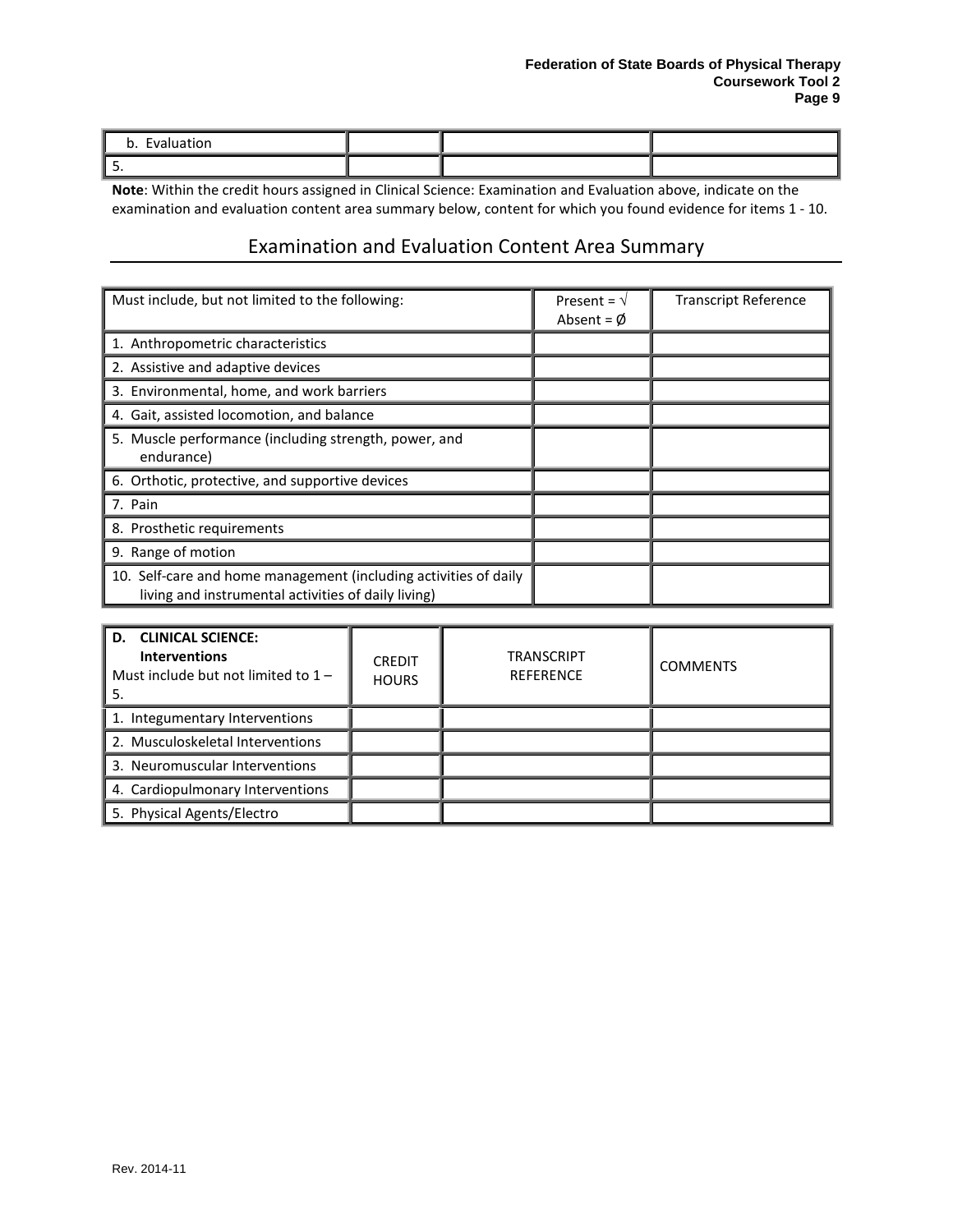<span id="page-11-0"></span>**Note**: Within the credit hours assigned in Clinical Science: Interventions, indicate on the intervention content area summary below, content for which you found evidence for items 1-8.

## Intervention Content Area Summary

| Must include, but not limited to, the following:                                                                                                                               | Present = $\sqrt{ }$<br>Absent = $\phi$ | <b>Transcript Reference</b> |
|--------------------------------------------------------------------------------------------------------------------------------------------------------------------------------|-----------------------------------------|-----------------------------|
| 1. Debridement and wound care                                                                                                                                                  |                                         |                             |
| 2. Electrotherapeutic modalities                                                                                                                                               |                                         |                             |
| 3. Functional training in community work (job, school, or play)<br>reintegration (including instrumental activities of daily living,<br>work hardening, and work conditioning) |                                         |                             |
| 4. Functional training in self-care and home management<br>(including activities of daily living and instrumental activities<br>of daily living)                               |                                         |                             |
| 5. Patient-related instruction                                                                                                                                                 |                                         |                             |
| 6. Physical agents and mechanical modalities                                                                                                                                   |                                         |                             |
| 7. Prescription, application, and as appropriate, fabrication of<br>assistive, adaptive, orthotic, protective, supportive, and<br>prosthetic devices and equipment             |                                         |                             |
| 8. Therapeutic exercise (including aerobic conditioning                                                                                                                        |                                         |                             |

| <b>CLINICAL EDUCATION II</b>                 | <b>CREDIT</b><br>HOURS <sup>*</sup> | <b>TRANSCRIPT REFERENCE</b> | <b>COMMENTS</b> |
|----------------------------------------------|-------------------------------------|-----------------------------|-----------------|
| Two Clinical Internships,<br>total 600 hours |                                     |                             |                 |

**Note**: Clinical education must include physical therapist-supervised application of physical therapy theory. The applicant must have a minimum of two time clinical experiences of no less than 600 hours total that are supervised by a physical therapist.

\*Maximum number of full time clinical education credits is 20.

| <b>F. RELATED</b><br><b>PROFESSIONAL COURSE</b><br>WORK:<br>Must include but not<br>limited to areas $1 - 9$ . | <b>CREDIT</b><br><b>HOURS</b> | <b>TRANSCRIPT REFERENCE</b> | <b>COMMENTS</b> |
|----------------------------------------------------------------------------------------------------------------|-------------------------------|-----------------------------|-----------------|
| 1. Professional Behaviors                                                                                      |                               |                             |                 |
| 2. Administration                                                                                              |                               |                             |                 |
| 3. Community Health                                                                                            |                               |                             |                 |
| 4. Research and Clinical<br><b>Decision Making</b>                                                             |                               |                             |                 |
| 5. Educational<br>Techniques                                                                                   |                               |                             |                 |
| 6. Medical Terminology                                                                                         |                               |                             |                 |
| 7. Communication                                                                                               |                               |                             |                 |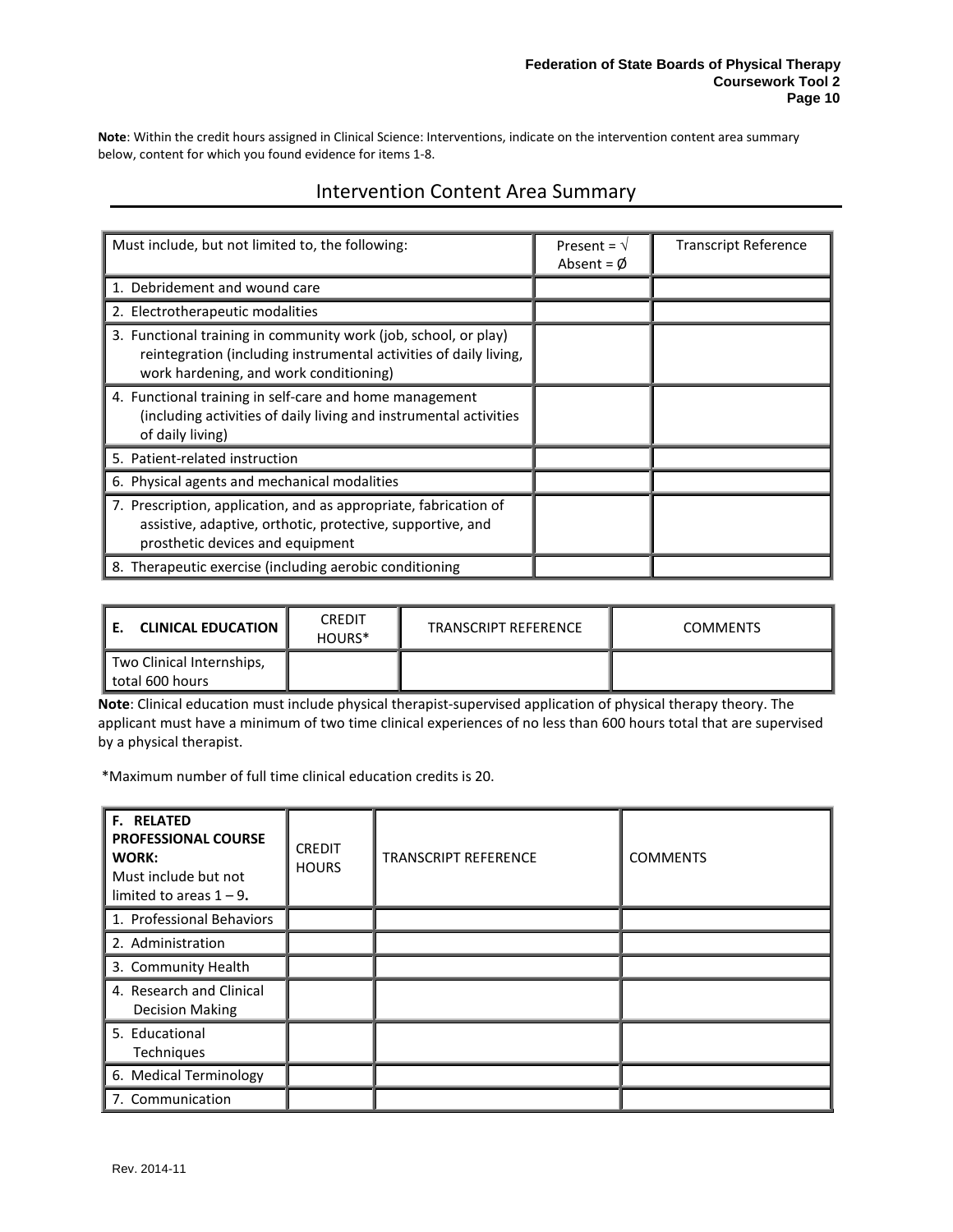| (related to<br>client/patient care)                             |  |  |
|-----------------------------------------------------------------|--|--|
| 8. Legal and Ethical<br>Aspects of Physical<br>Therapy Practice |  |  |
| 9. Psychosocial Aspects in<br>Physical Therapy<br>Practice      |  |  |

#### **SUB-TOTAL PROFESSIONAL EDUCATION CREDITS: \_\_\_\_\_\_\_\_\_\_\_\_\_\_\_\_\_\_**

### <span id="page-12-0"></span>**(60 minimum)**

Academic Institution

**Describe the academic level of the educational program and the institution within the context of the country's educational system:**

1. Status (recognition/accreditation) within the country's educational system:

2. Entry requirements (secondary education):

3. Degree equivalence (Baccalaureate, etc.):

4. Other (CAPTE accreditation, etc.):

## **Summary**

<span id="page-12-1"></span>

| l Total General Education Credits                  |  |
|----------------------------------------------------|--|
|                                                    |  |
| Total Professional Education Credits (60 Minimum): |  |
|                                                    |  |
| Total Credits for BS degree (120 Minimum)          |  |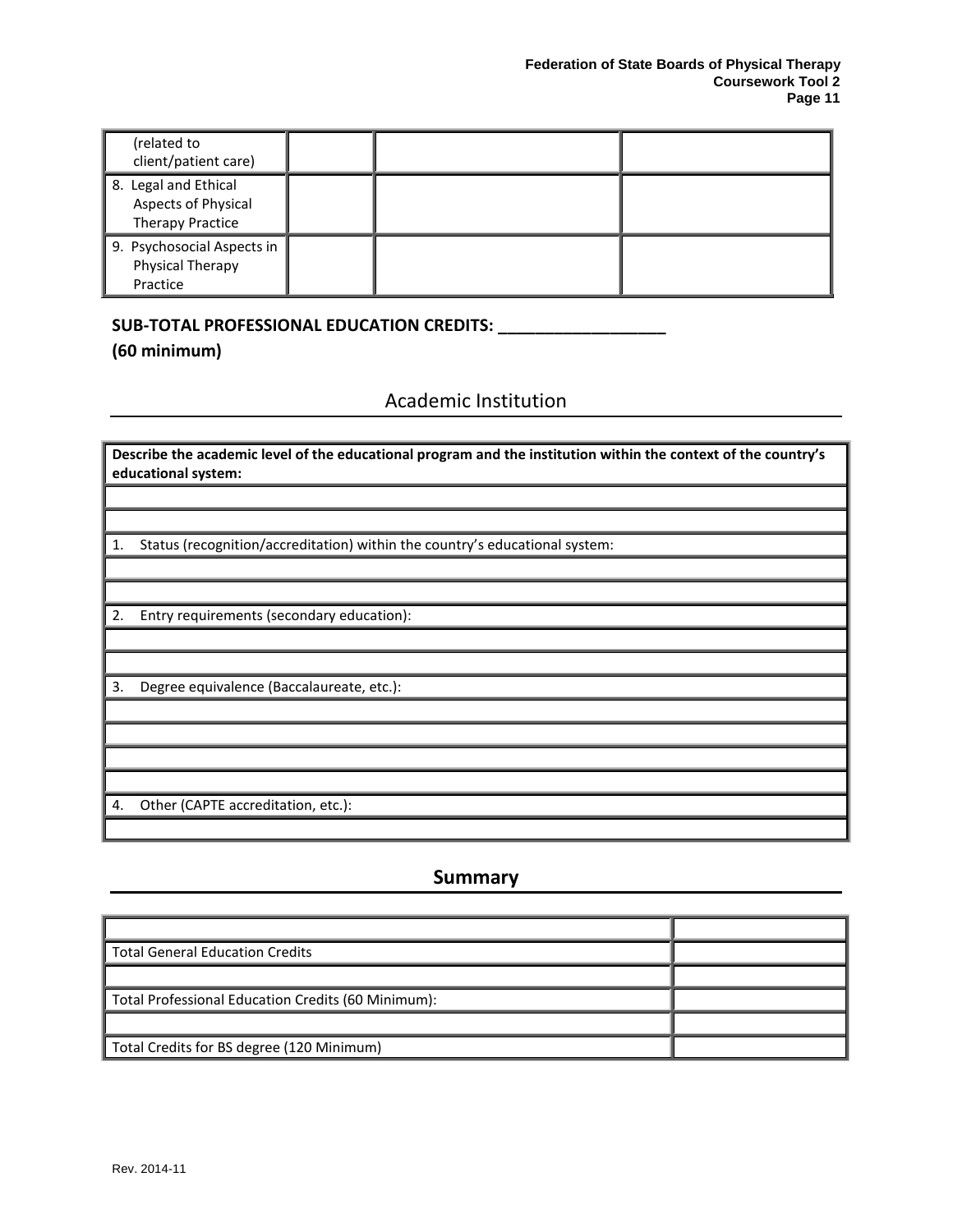# **DEFINITIONS**

<span id="page-13-0"></span>**Adequate**: Coursework satisfies the requirement that the level of complexity and scope of the content in a course or courses meets established standards necessary for the entry-level degree.

**Clinical Education**: That portion of a physical therapy program that is conducted in the healthcare environment rather than the academic environment. (*A Normative Model of Physical Therapist Professional Education: Version 2004: p. 159)*

**Clinical Sciences**: Content includes both diseases that require direct intervention of a physical therapist for management and diseases that affect conditions being managed by physical therapists across systems. (*A Normative Model of Physical Therapist Professional Education: Version 2004; p. 159)*

**Clock Hour**: Fifty to sixty minutes or as determined by the policy of the institution.

**Comments:** Validation of transcript references. Identifies specific location within official institutional records where content area(s) may be found. These references may be in the form of educational objectives, listing of course content, course syllabi, test questions or other curricular documents.

**Content Area**: Component competencies as designated by the *Evaluative Criteria for Accreditation of Educational Programs for the Preparation of Physical Therapists* (Adopted October 1996; Effective January 1998), and designated to match the *APTA Standards For Accreditation of Physical Therapy Education Programs.* (Adopted June 1978)

**Course:** A series of study which is taught at the pos- secondary level, which results in an official transcript of record with assigned grade, a course description and syllabus, and credit that can be verified by the institution. Credit is either assigned by a semester of 15 weeks, plus an exam week, or is converted to semester hours based on 16 weeks of study.

**Credit Hour**: A semester credit hour must include at a minimum: 15 hours of lecture, or 30 hours of laboratory, or 48 hours of clinical education.

**Evaluation**: A dynamic process in which the physical therapist makes clinical judgments gathered during the examination (*Guide to Physical Therapist Practice Rev. Second Edition,* 2003, APTA).

**Examination**: A comprehensive and specific testing process performed by a physical therapist that leads to diagnostic classification or, as appropriate, to a referral to another practitioner. The Examination has three components: the patient/client history, the systems reviews, and tests and measures. (*Guide to Physical Therapist Practice Rev. Second Edition, APTA,* 2003)

**Foundational Sciences**: Essential content that contributes to the development and understanding of physical therapy to include sciences that can be described as *basic* and *applied* and as *biological*, *physical*, and *behavioral*.(*A Normative Model of Physical Therapist Professional Education: Version 2004, p. 162)*

**General Education:** General Education constitutes all non-physical therapy education completed, provided these courses were taken at the college level from a recognized educational program. These courses, both preprofessional and post-professional education, may be used to fulfill the core course requirements.